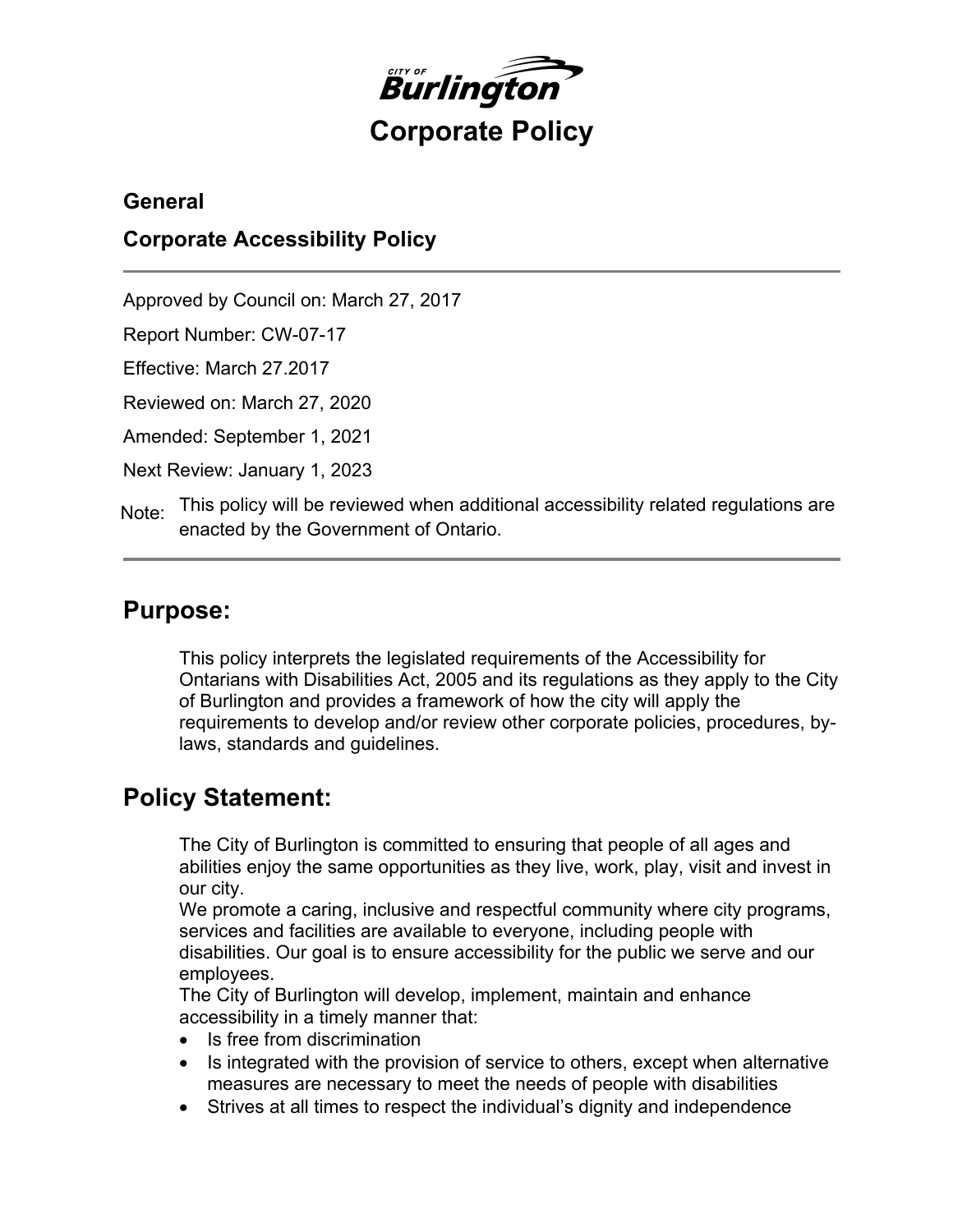Ensures that reasonable efforts are made so that people with disabilities receive services of the same quality that others receive This policy is intended to benefit the full range of persons with disabilities, as defined in the Ontario Human Rights Code.

# **Legislative Authority:**

The Accessibility for Ontarians with Disabilities Act, 2005 (the Act) requires that obligated organizations establish and implement policies and procedures governing how the organization will achieve accessibility through meeting its requirements under the Act and its regulations.

The requirements established in the Act and its regulations are intended to support the purpose and the application of the Ontario Human Rights Code (the Code). At no time will this policy replace or supersede the rights afforded people with disabilities under the Code, nor does the Act and its regulations limit any obligation owed to people with disabilities under any other legislation.

# **Scope:**

Unless otherwise stated, this policy applies to the provision of goods, services and facilities by employees, volunteers and all other persons or organizations that provide goods, services or facilities on behalf of the City of Burlington.

# **Objectives:**

# **General**

### **Accessibility Advisory Committee**

The city has established an advisory committee to Burlington City Council with the majority of members being individuals with disabilities. The Burlington Accessibility Advisory Committee provides advice on the identification, removal and prevention of barriers, including the implementation of the Accessibility for Ontarians with Disabilities Act (AODA) and its regulations and other matters for which staff and Council may seek advice or consultation.

### **Establishment of Accessibility Policies**

The city will develop, implement and maintain policies governing how the city achieves or will achieve accessibility through meeting its requirements referred to in the Accessibility for Ontarians with Disabilities Act (AODA) and its regulations.

The city will make these policies publicly available and, on request, provide them in an accessible format or with communication supports.

Page 2 of 16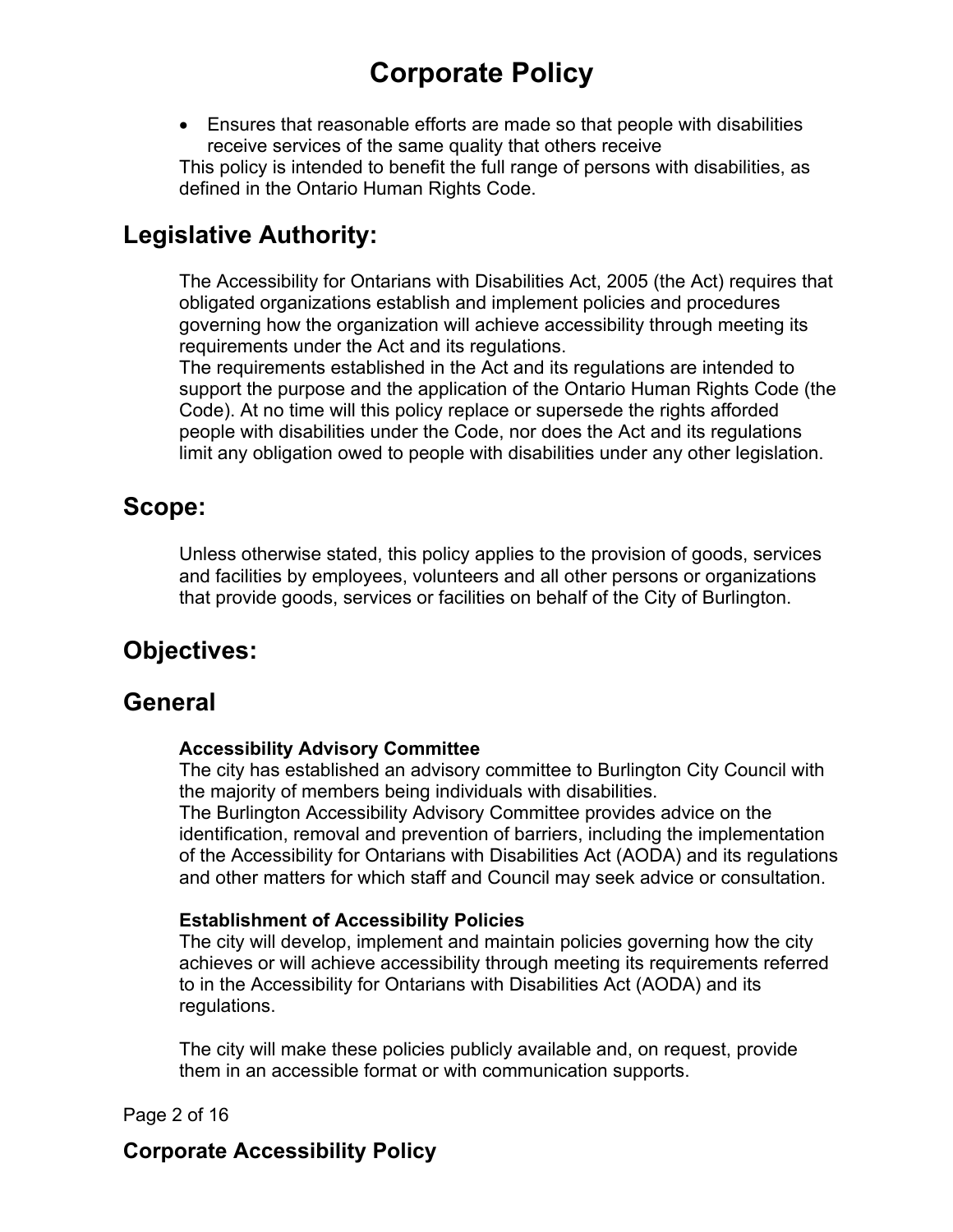#### **Accessibility Plan**

The city will develop, implement, maintain and make public a multi-year accessibility plan in consultation with the Burlington Accessibility Advisory Committee and people with disabilities. The plan will be reviewed and, if necessary, updated at least once every five (5) years.

The plan will outline the corporate strategy to identify, remove and prevent barriers to meet the legislated requirements of the AODA and its regulations. The plan will be posted on the city's web site and made available in an accessible format or with appropriate communication supports as soon as possible upon request.

#### **Accessibility Report**

The city will prepare and file an annual accessibility status report on progress and measures taken to implement the multi-year accessibility plan and steps taken to comply with the Integrated Accessibility Standards as specified in the regulation.

#### **Procurement**

Criteria for accessible design and features will be incorporated into relevant policies, procedures, proposals and/or by-laws with respect to the procurement of goods, services or facilities. Where applicable, preference will be given to goods, services and/or facilities that are accessible.

If accessibility is not practicable, an explanation will be provided upon request.

#### **Self-serve kiosks**

If the city designs, procures or purchases self-serve electronic kiosks, such as credit / debit payment machines, pay parking kiosks etc., consideration will be given to the accessibility features of such machines to make the kiosks accessible to the widest range of users. Preference will be given to machines that are accessible.

### **Training**

The city will ensure that training is provided to all persons who are an employee of, or a volunteer with the City of Burlington and all persons who participate in developing city policies.

Contractors and agents providing services to the public on behalf of the city will be required to provide evidence their staff has received appropriate training as required by the AODA and its regulations as addressed through the city's procurement process.

Training will be provided on the purposes and requirements of the AODA and its regulations, accessible customer service and on the Ontario Human Rights Code as it pertains to persons with disabilities.

Training shall include:

• How to interact and communicate with people with various types of disabilities;

Page 3 of 16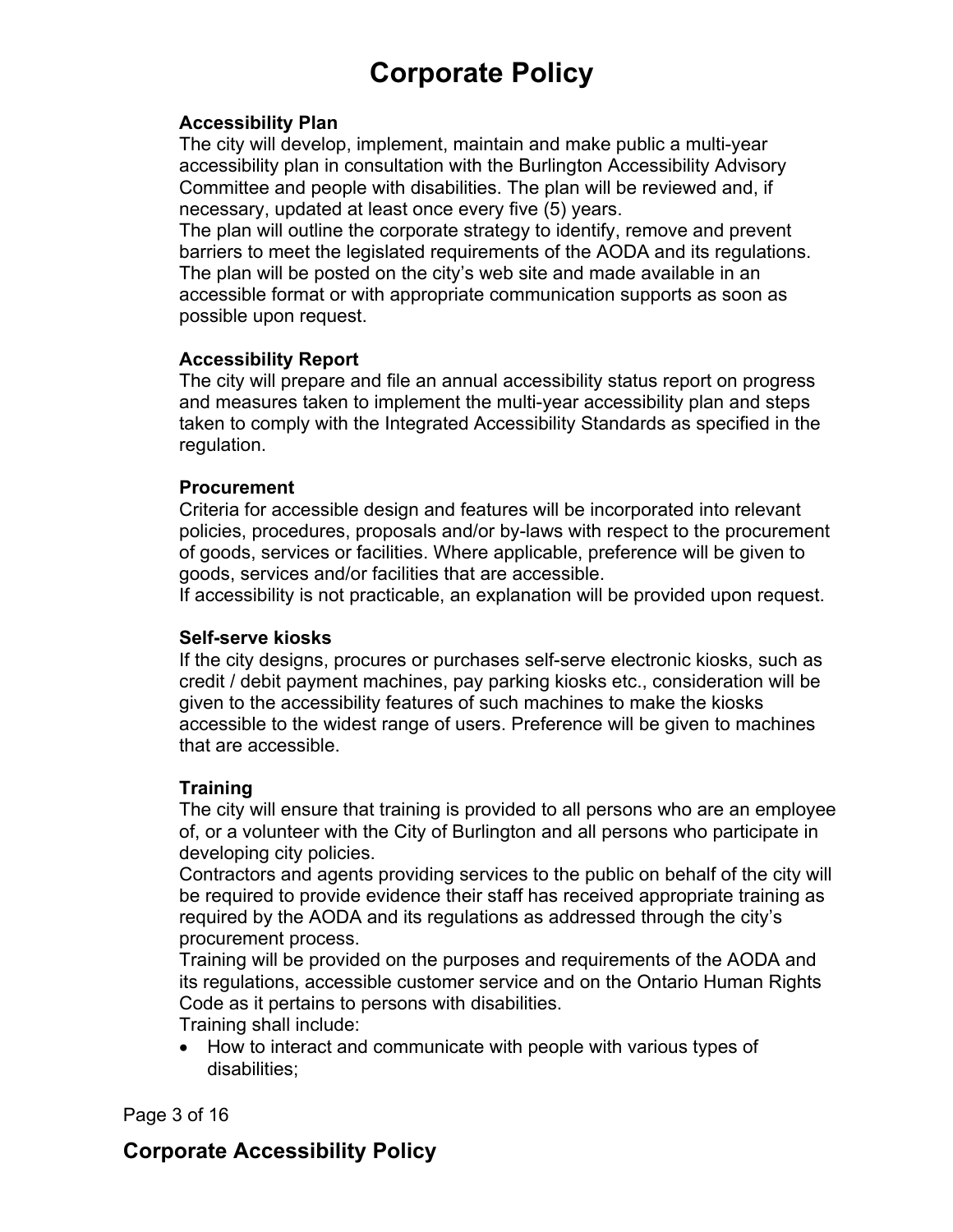- How to interact with people who use an assistive device or require the assistance of a guide dog, service animal or support person;
- How to use equipment and devices available on city premises or otherwise provided by the city that may help with the provision of goods, services or facilities to a person with a disability; and,
- What action to take if a person with a particular type of disability is having difficulty accessing goods, services or facilities.

Training will be appropriate to the duties of the employees and volunteers and if any changes are made to this policy or requirements, additional training will be provided.

Training will take place as soon as practicable and upon completion, the city will keep a record of the training provided, including the name of the person, the method of the training and the date training was provided.

# **Accessible Information and Communications**

#### **Accessible Formats and Communication Supports**

Communications that the city produces, directly or indirectly through contractual relationships, are available in accessible formats upon request unless to do so would cause undue hardship.

When an accessible format or communication support is requested, the city will consult with the requesting person to determine which format or support is required and provide the material in a reasonable amount of time and at no additional cost.

This section does not apply to products, product labels, unconvertible information or communications.

If information or communications are determined to be unconvertible, the city will provide the person making the request with the reason why the material is unconvertible and a summary of the unconvertible material in an accessible format.

#### **Notice of Availability of Documents**

Notice of the availability of documents in alternative formats and with communication supports will be posted on the city's website and by other methods as is reasonable in the circumstance.

#### **Accessible websites and web content**

The city will make its website, and web content, conform to the Worldwide Web Consortium's Web Content Accessibility Guidelines 2.0 requirements on or before the compliance deadlines.

### **Emergency procedure, plans, or public safety information**

Page 4 of 16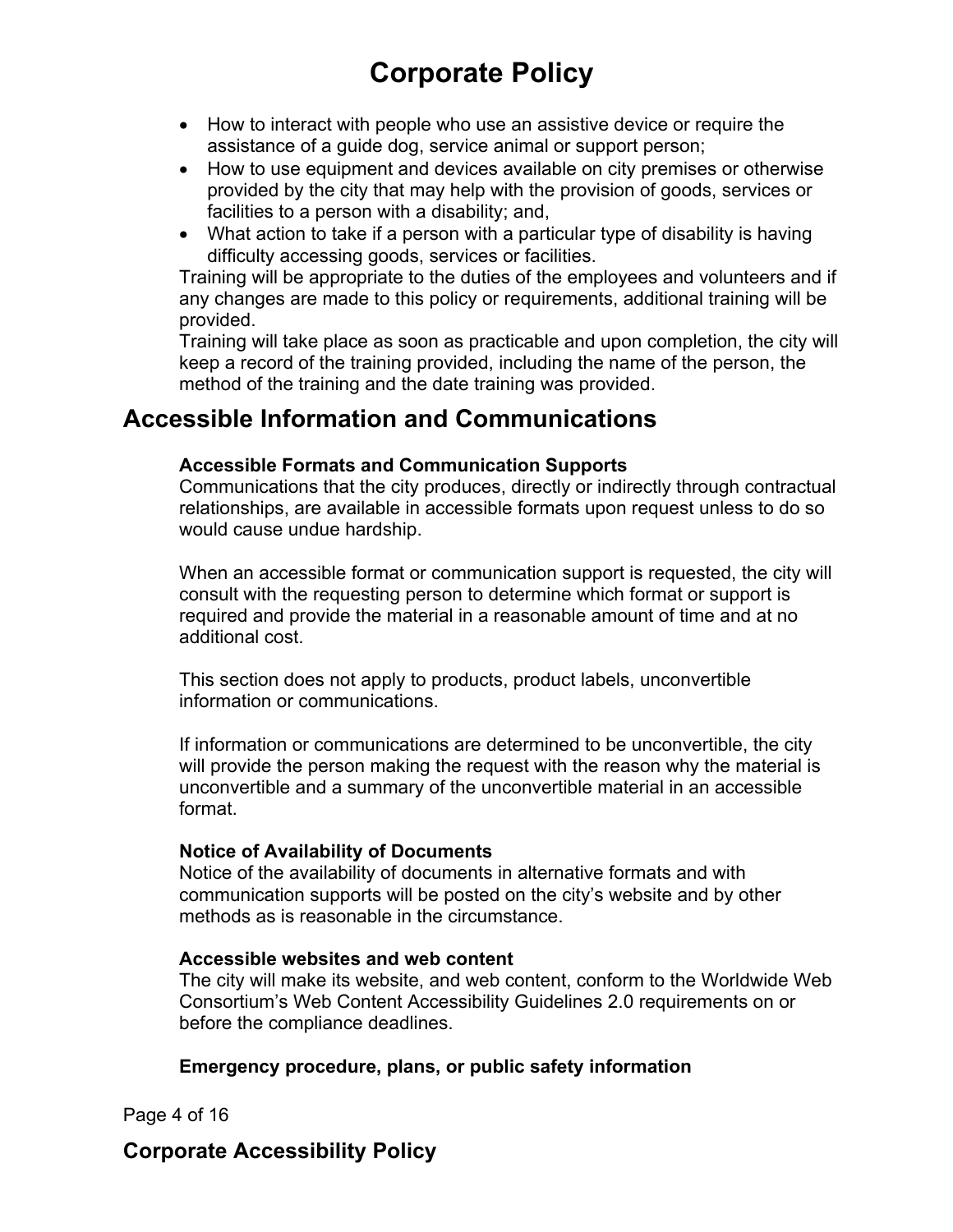If the city prepares emergency procedures, plans or public safety information and makes that information available to the public, the city will provide the information in an accessible format or with appropriate communication supports as soon as possible, upon request.

#### **Feedback**

The city has a process in place for receiving and responding to feedback and will ensure that those processes are accessible for persons with disabilities by providing, or arranging for, the provision of accessible formats and communication supports upon request.

## **Accessible Customer Service**

#### **Fares and Fees**

Persons with disabilities will not be charged more to access city programs or services.

### **Assistive Devices**

Persons with disabilities are welcomed to use their own assistive devices as required to access goods, services or facilities offered by the City of Burlington unless otherwise prohibited by law.

If a person with a disability is unable to access the city's goods, services or facilities through the use of their own personal assistive device, city staff will work with the individual to determine an alternative means for access. Where city owned assistive devices are available, designated staff within the applicable department will be knowledgeable of their presence and trained in the application and use of the devices.

#### **Support Persons**

Persons with disabilities may be accompanied by their support person in areas or premises that are open to the public, when accessing goods, services and facilities provided by the City of Burlington.

In certain cases, the City of Burlington may deem it necessary to require a person with a disability to be accompanied by a support person. This will be required only if, after consultation with the person with a disability and considering all information, the support person is necessary to protect the health or safety of the person with a disability or the health and safety of others who are participating in the activity, service or facility and there is no other reasonable way to protect the health and safety of all participating individuals. Where admission fees for the support person are applicable, advance notice of the fee will be made available.

If the city requires a person to be accompanied by a support person for reasons of health and safety, then any admission or registration fee will be waived for the support person.

### **Guide Dogs and Service Animals**

Page 5 of 16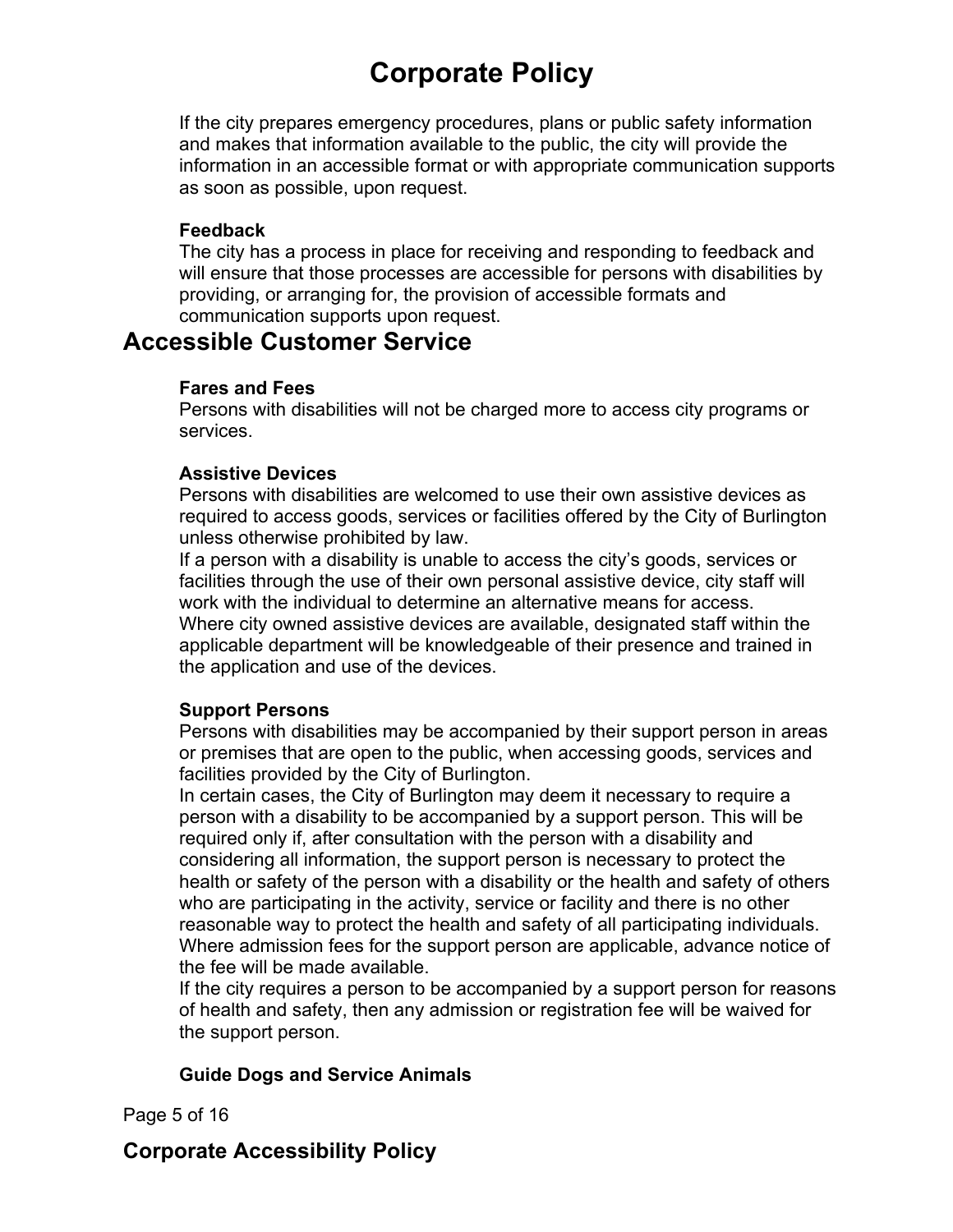Persons with disabilities are welcomed to be accompanied by their guide dog or service animal and keep that animal with them in areas/premises that are open to the public when accessing goods, services and facilities provided by the City of Burlington, unless superseded by other legislation.

In the event that a guide dog or service animal is prohibited by law from the premises the City of Burlington will ensure that other measures are available to enable the person with a disability to obtain, use or benefit from City of Burlington goods, services and facilities.

A guide dog or service animal can be readily identified as being used by the person for reasons relating to the person's disability as a result of visual indicators such as a vest or harness worn by the animal. It can also be identified by providing documentation from a regulated health professional as described in section 80.45 (4) of Ontario Regulation 191/11.

It is the responsibility of the person using the guide dog or service animal to ensure that the service animal is kept in control at all times.

#### **Notice of Service Disruptions**

In the event of a planned service disruption to facilities, programs, services or systems that are relied upon by people with disabilities to access City of Burlington goods, services or facilities, notice of the disruption shall be provided in advance.

Notice will include information about the reason for the disruption, its anticipated duration and a description of alternative facilities, services or systems that may be available.

Notice may be given by posting the information in a prominent place on premises and/or posted on the City of Burlington web site, through online subscription service, through social media or by such other method as is reasonable under the circumstances.

In the event of an unexpected disruption, notice will be provided as soon as possible.

# **Accessible Workplace**

#### **Scope:**

The requirements in this section apply only to employees of the city. Volunteers and other non-paid individuals are not captured under this section.

#### **Recruitment**

The city will notify employees and the public about the availability of accommodations for applicants with disabilities in its recruitment process and practices.

When individuals are selected to participate in the assessment or selection process, the applicant will be notified that accommodations are available upon request.

Page 6 of 16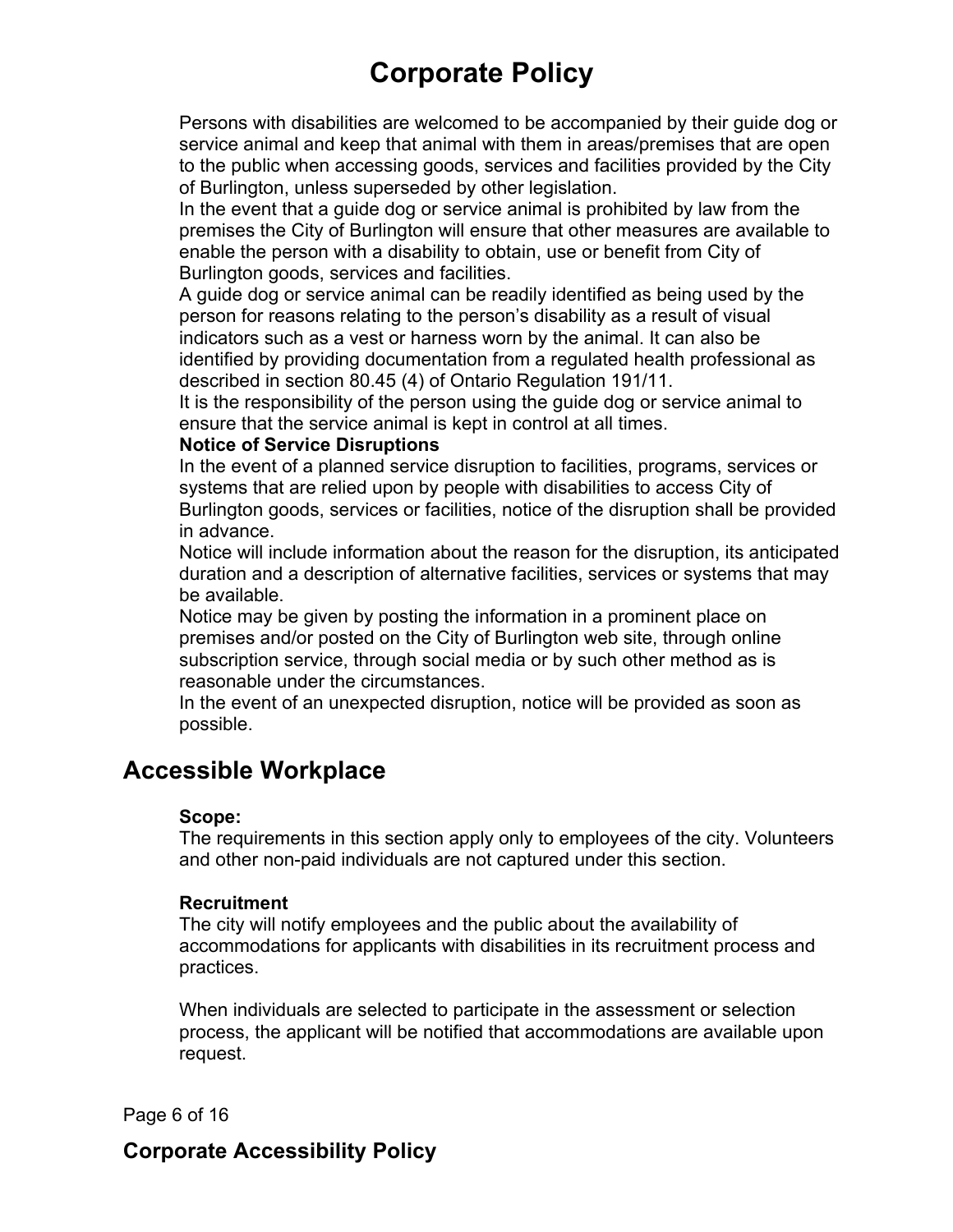The city will consult with the applicant to determine appropriate accommodation that meet their accessibility needs.

When making an offer of employment, the city will notify the successful applicant of its policies and any other additional supports for accommodating employees with disabilities.

#### **Employee supports**

The city will inform all employees of its policies and procedures used to support employees with disabilities, and provide this information to new employees during their workplace orientation training.

Notification will be provided to all employees whenever there is a change to existing policies in the provision of job accommodations.

#### **Accessible formats and communication supports for employees**

When requested, the city will provide an employee with a disability with the information they need to perform their job as well as other information generally provided to employees in the workplace in an accessible format. When an accessible format or communication support is requested, the city will consult with the employee to determine which format or support is required.

#### **Workplace emergency response information**

Where an employee has a disability and the city is aware of his or her need for accommodation, an individualized emergency response plan will be developed for the employee. This will be done as soon as possible after the city becomes aware of the need for accommodation.

If the employee who receives an individual workplace emergency response information requires assistance and with the employee's consent, the city will provide the workplace emergency information to the person designated by the city to provide assistance to the employee.

#### **Individual accommodation plans**

The city will develop a written process to establish a documented individual accommodation plan for employees with disabilities. The process shall included the elements found in section 28 (2) of Ontario Regulation 191/11.

Individual accommodation plans will include information about accessible formats and communication supports if they have been requested, the employee's individualized workplace emergency response plan where one has been identified and any other accommodation that is to be provided.

#### **Return to work process**

Page 7 of 16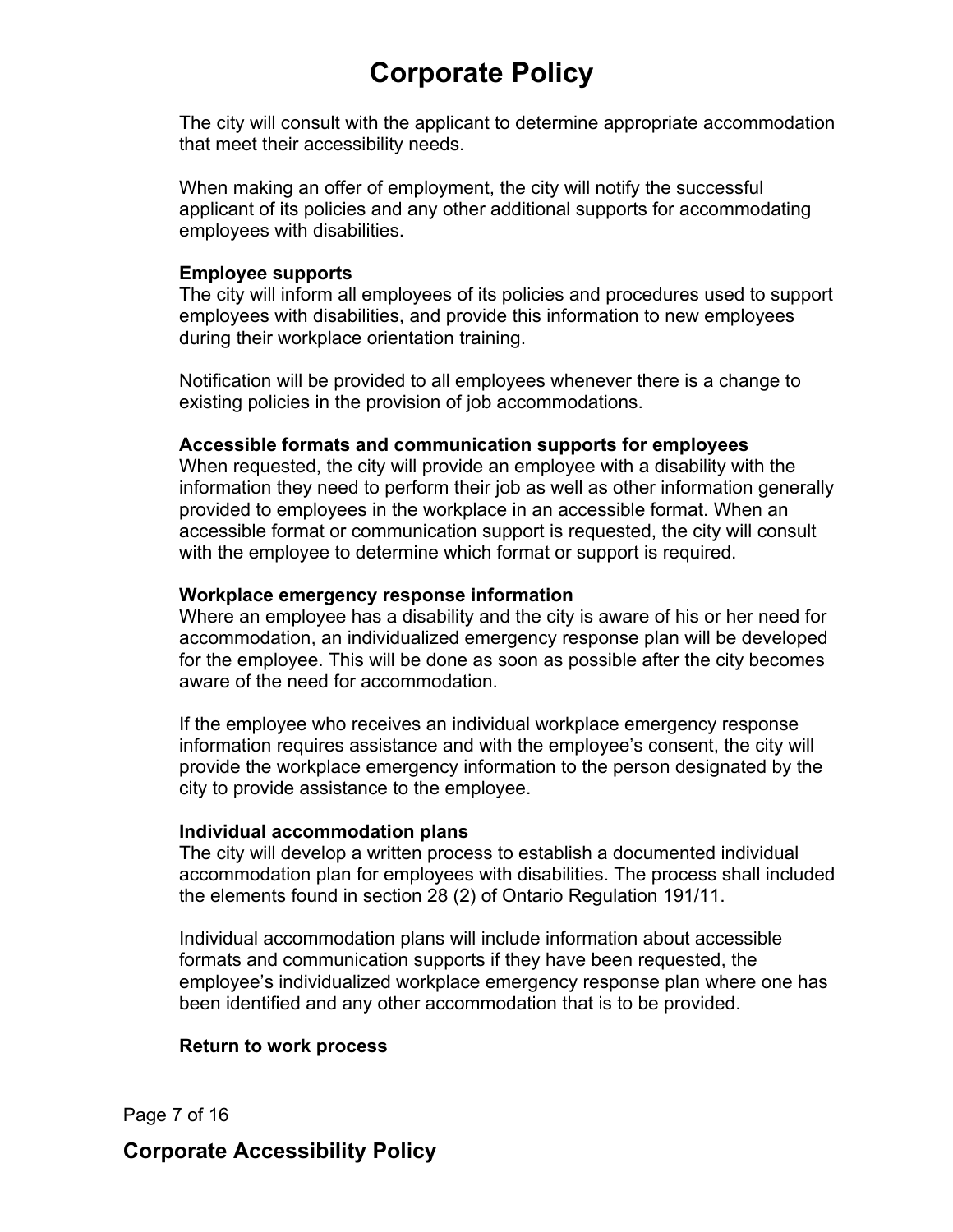The city will develop, and have in place, a return to work process for employees who have been absent due to a disability, and require workplace accommodations in order to return to work.

The process will document the steps the city will take to facilitate the return to work and include an individual accommodation plan.

#### **Performance management, Career development and Redeployment**

The city will take into consideration the accessibility needs, as well as any individualized accommodation plan, when providing career development and advancement opportunities, performance management and when considering redeploying of an employee with a disability.

### **Accessible Transportation**

#### **Accessibility Plan, Conventional and Specialized transit services**

In addition to its corporate accessibility plan, Burlington Transit will develop an accessibility plan for its conventional and specialized transit service. The plan will outline measures to identify, remove, and prevent barriers to persons with disabilities. The plan will be reviewed and feedback provided, through an annual public meeting, involving persons with disabilities.

#### **General**

When providing conventional transit services, the city will ensure the following are offered upon request. This information will be made available in accessible formats upon request unless to do so would cause undue hardship.

- deploy lifting devices, ramps or portable bridge plates;
- provide adequate time for persons with disabilities to safely board, be secured and de-board transportation vehicles and that assistance be provided, upon request, for these activities;
- assist with safe and careful storage of mobility aids or mobility assistive devices used by persons with disabilities, if required; and
- allow a person with a disability to travel with a medical aid.

#### **Availability of Information on Accessibility Equipment**

The city will provide the public with information on the accessibility features of its conventional and specialized transit services. This information will be made available in accessible formats upon request unless to do so would cause undue hardship.

#### **Non-Functional Accessibility Equipment**

The city will take reasonable steps to accommodate people with disabilities when accessibility equipment on a vehicle is not functioning and equivalent service cannot be provided. The accessibility equipment will be repaired as soon as possible.

Page 8 of 16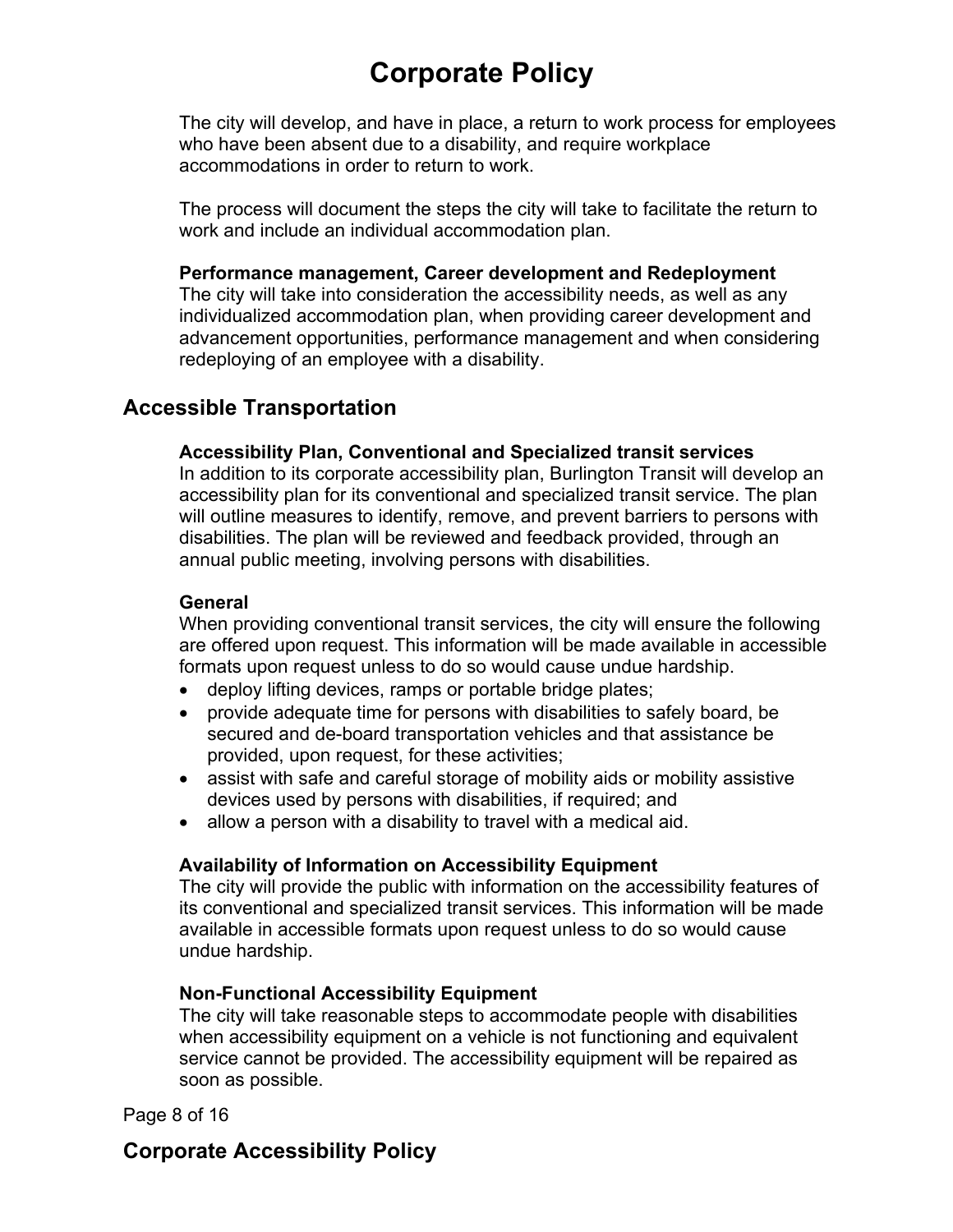#### **Accessibility Training**

In addition to the general training requirements identified through the Ontario Regulation 191/11, sections 7 and 80.49, the city will provide transportationspecific accessibility training to its conventional and specialized transit personnel as it relates to their positions.

Training will be integrated into existing transportation training cycles and upon completion, the city will keep a record of the training provided, including the name of the person, the method of the training and the date training was provided.

#### **Emergency Preparedness and Response Policies**

In addition to the emergency requirements identified through the Integrated Accessibility Standards, Ontario Regulation 191/11, section 13, the city's conventional and specialized transit services will develop and implement emergency preparedness and response policies that provide for the safety of persons with disabilities, and make these policies available to the public. This information will be made available in accessible formats upon request unless to do so would cause undue hardship.

#### **Fares and Fees**

Persons with disabilities, using conventional and specialized transit services, will pay the same fare as persons without disabilities.

The same pay structure will be used for both conventional and specialized transit services and the same payment options will be available for both conventional and specialized transit services.

Support persons will not be required to pay a fare when providing assistance to a person with a disability while traveling on its conventional or specialized transit. It is the responsibility of the person with a disability to obtain appropriate support person identification by providing documentation from a regulated health professional as described in section 80.45 (4) of Ontario Regulation 191/11 upon request.

#### **Hours of Operation**

Burlington Transit will provide its specialized transit service during the same hours and days of operation as its conventional transit services.

#### **Transit Stops**

Burlington Transit will ensure that persons with disabilities can board and deboard its conventional transit vehicles in a safe location, other than the designated transit stop, if the designated stop is deemed to be inaccessible, and the safe location is on the same route.

Page 9 of 16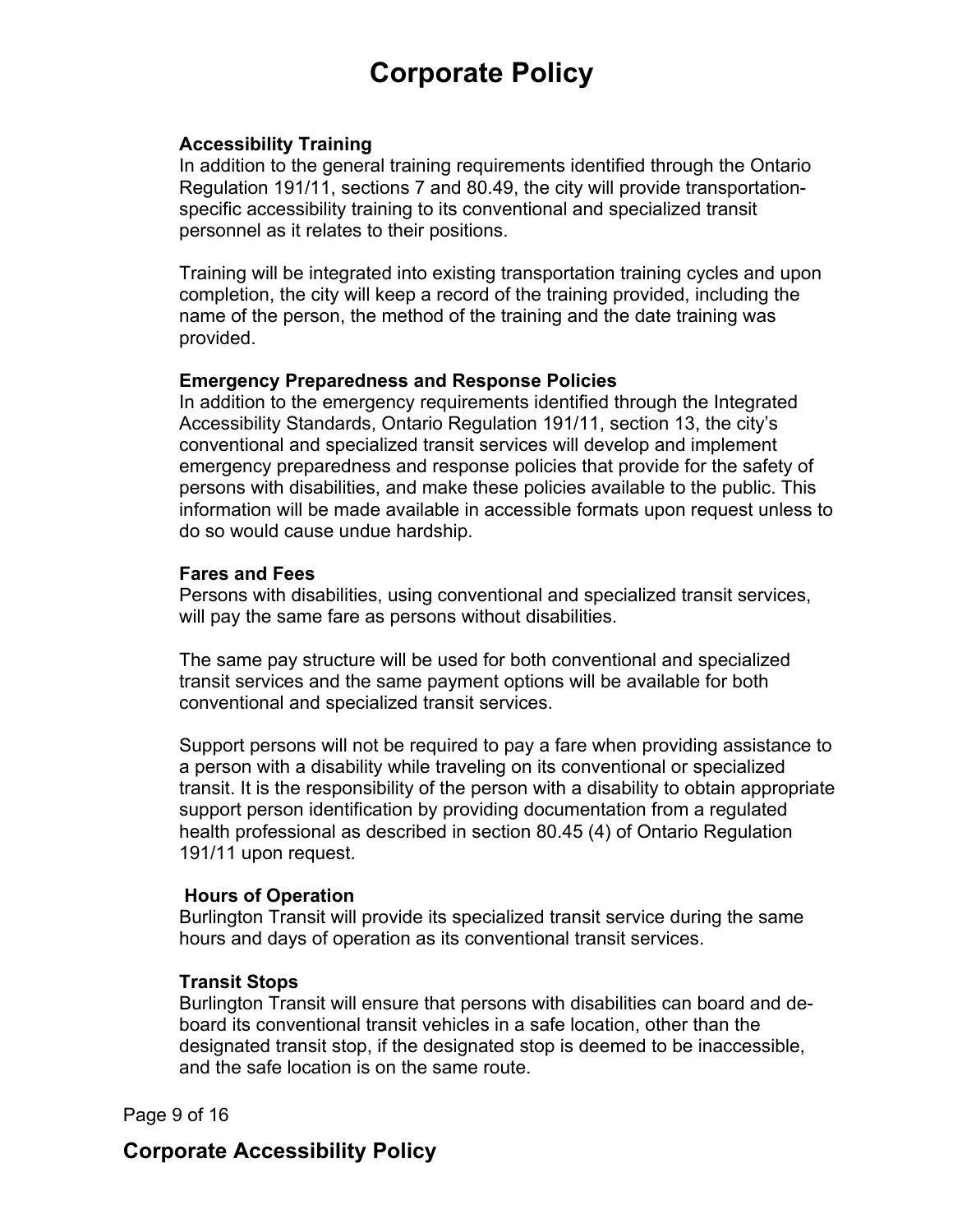When identifying a safe location, the operator will take into consideration the preferences provided by persons with disabilities.

Burlington Transit will develop a process for promptly reporting, to a designated authority, when a transit stop is temporarily inaccessible or when a temporary barrier exists.

#### **Criteria for Stops and Shelters**

The Burlington Accessibility Advisory Committee, the public, and persons with disabilities will be consulted when developing design criteria for the construction, renovation, or replacement of bus stops and shelters.

#### **Storage of Mobility Aids**

Operators will help to safely store mobility aids or mobility devices used by persons with disabilities when space is available on the vehicle and the individual does not require the aid or device while on the vehicle.

At no time will a fee be charged for the storage of mobility aids or mobility assistive devices.

#### **Priority Seating**

Clearly marked priority seating for persons with disabilities will be available on all of its conventional transit vehicles. This seating shall be located in close proximity to the front entrance, and be identifiable through signage.

#### **Service Disruptions**

In the event of a temporary service or route disruption, when the disruption is known at the beginning of the trip, Burlington Transit will inform the public of the disruption, and make alternate accessible transportation services available if the disruption causes the trip to become inaccessible.

#### **Announcements**

Operators will provide verbal pre-boarding announcements of routes, directions, destination, and next major intersection upon request.

Burlington Transit will provide audible and visual announcements, on all of its conventional transit vehicles, of all destination points or available route stops, while the vehicle is on route, or being operated on or before the compliance deadlines. The announcements will be provided through electronic means.

### **Conventional Transit Technical Requirements**

In accordance with sections 53 to 61 of Ontario Regulation 191/11, Burlington Transit will adhere to the technical requirements related to:

- grab bars;
- floor and carpeted surfaces;
- allocated mobility aid spaces;

Page 10 of 16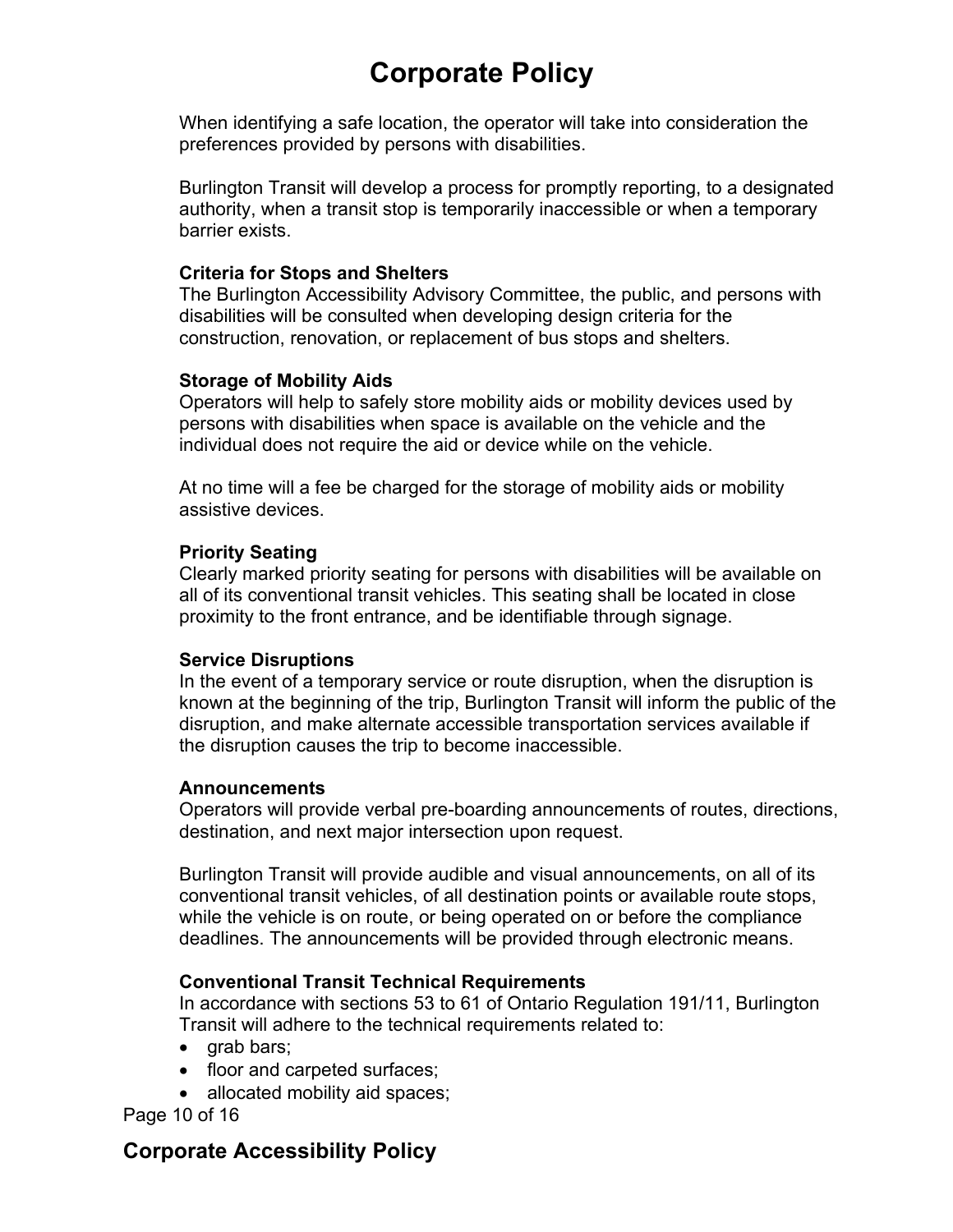- stop-requests and emergency response controls;
- lighting features;
- signage;
- $\bullet$  lifting devices;
- steps: and
- Indicators and alarms

## **Specialized Transit Requirements**

### **Eligibility and Application Process**

Three categories of eligibility will be established for users of the city's specialized transit services – unconditional, temporary, and conditional. Eligibility definitions will consider the criteria, as outlined in section 63 to 67 Ontario Regulation 191/11 when establishing these categories.

The application process for determining eligibility for its specialized transit services will include criteria for applying on emergency or compassionate grounds as well as visitors to Burlington.

Fees will not be charged for persons with disabilities applying to use this specialized transit services.

#### **Origin to Destination Services**

Burlington Transit will provide origin to destination services, within its service area, that takes abilities of the customer into consideration. This service may include services on accessible conventional transit services as part of the 'Family of Services' concept

#### **Coordinated Service**

Where specialized transit services are provided in adjacent municipalities within contiguous urban areas, Burlington Transit will facilitate coordinated connections to facilitate transfers for passengers traveling across jurisdictions.

#### **Bookings and Trip Restrictions**

Burlington Transit will provide an accessible process for accepting reservation bookings for its specialized transit services and will provide same day service to the extent that it is available. Booking requests do not require guarantee of service.

The availability of specialized transit services will not be limited by the number of trips a person with a disability can request, or implement any policies or procedures that unreasonably limits the availability of its specialized transit services.

### **Service Delays**

Page 11 of 16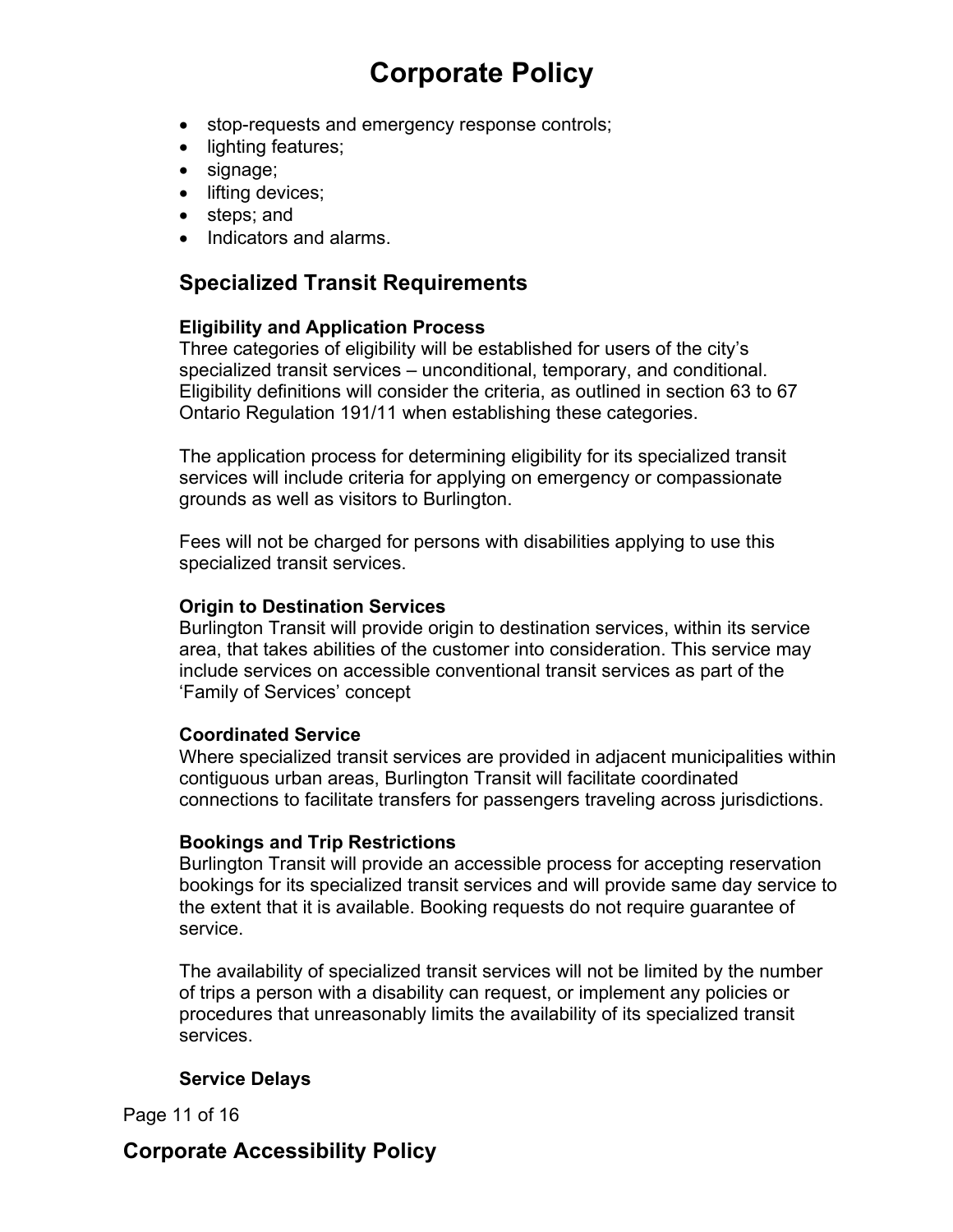Burlington Transit will inform a person who has made a specialized transit reservation of any service delay in the scheduled pick-up time of 30 minutes or more. Information about the delay will be communicated through methods that have been agreed on in advance by Burlington Transit and the individual with a disability.

#### **Companions and Children**

Burlington Transit will allow companions to travel with eligible people with disabilities if space is available or does not deny service to another person with a disability on its specialized transit services.

Dependent children will be allowed to travel with a person with a disability who is the parent or guardian provided that appropriate child safety restraints, if required, are available.

#### **Taxicabs**

Owner and operators of taxicabs licensed by the City of Burlington are prohibited from charging additional fares or fees to persons with disabilities and at no time will a fee be charged for the storage of mobility aids or mobility assistive devices.

The city requires that taxicabs licensed by the city post vehicle registration and identification information on the rear bumper of the taxicab and make this information available in an accessible format, to persons with disabilities who are passengers.

The city will consult with the Burlington Accessibility Advisory Committee, the public, and persons with disabilities on the appropriate proportion of on-demand accessible taxicabs, and report on the progress in its municipal accessibility plan.

# **Design of Accessible Public Spaces**

### **Design Standards – scoping**

The city will meet or exceed the accessibility requirements when constructing and maintaining new or redeveloped elements of public spaces including:

- Recreational trails and beach access routes
- Outdoor public use eating areas
- Outdoor play spaces
- Exterior paths of travel, including accessible pedestrian control signals
- Accessible on-street and off-street parking

Where conflict exists between the scoping and / or dimensional requirements of City of Burlington Accessibility Design Standards and legislation enacted by the

Page 12 of 16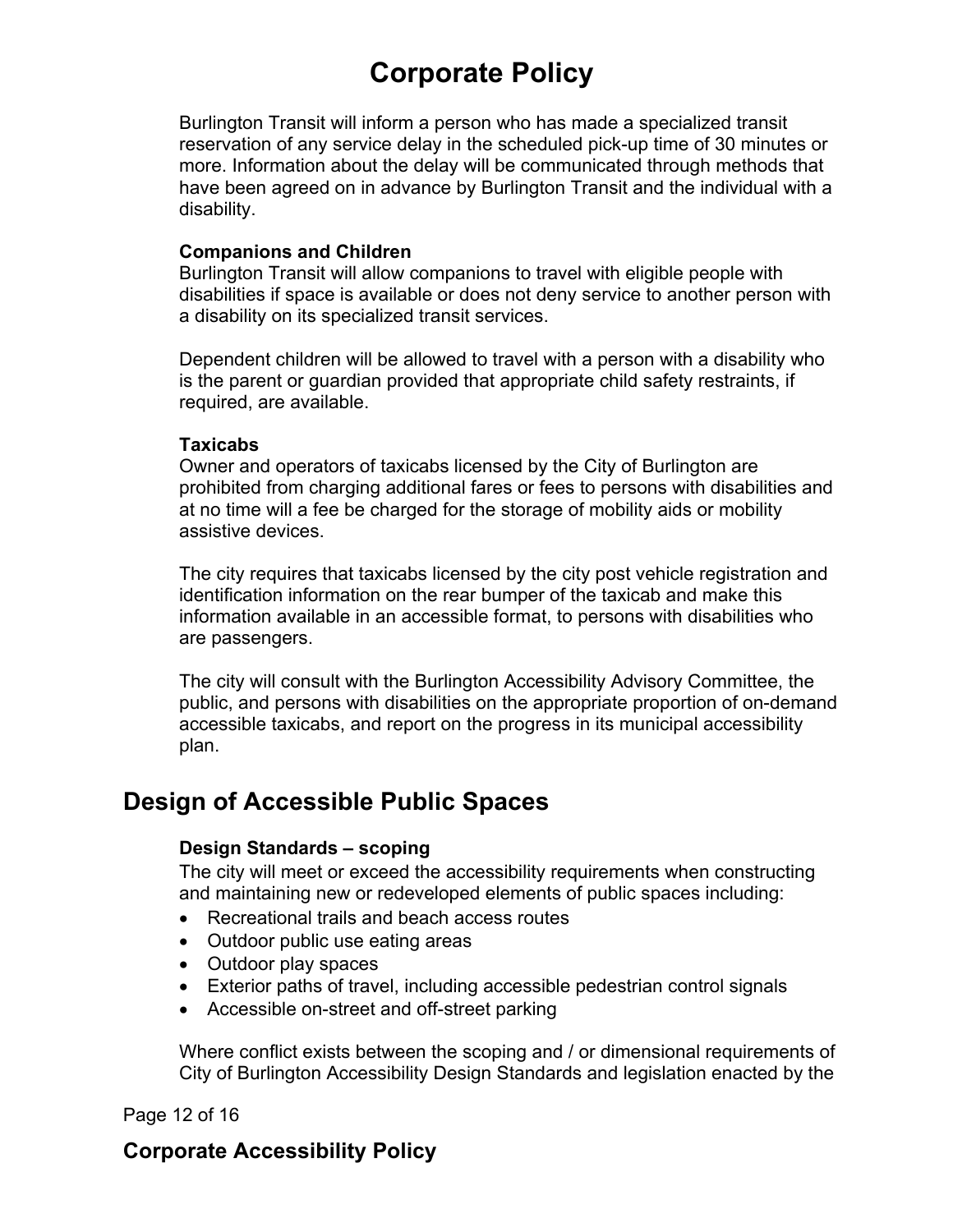federal or provincial governments', the requirement that will result in the most accommodating environment will apply.

### **Public Consultation**

The city will provide opportunity for public consultation in the following areas as described in the regulation:

- Recreational trails
- Outdoor Play Spaces
- Exterior paths
- On-street parking

Where the regulation speaks to public consultation, the consultation will include the public, people with disabilities and the Burlington Accessibility Advisory Committee.

### **Obtaining services**

When constructing or replacing service counters, fixed queuing guides and waiting areas, the city will make them accessible to people with disabilities.

### **Maintenance of Accessible Elements**

The city will develop and implement procedures for preventative and emergency maintenance as well as actions for temporary disruptions of accessible elements in public spaces.

# **Policy Timeline Requirements:**

Provision of all requirements will be made available on or before the dates as specified in the regulation.

# **Definitions:**

For the purpose of this policy, unless otherwise stated, the following definitions shall apply:

| <b>Term</b>               | <b>Definition</b>                                                                                                                                                                           |
|---------------------------|---------------------------------------------------------------------------------------------------------------------------------------------------------------------------------------------|
| <b>Assistive Device</b>   | A technical aid, communication device, or medical<br>aid modified or customized, that is used to increase,<br>maintain, or improve the functional abilities of<br>people with disabilities. |
| <b>Accessible Formats</b> | As defined in Ontario Regulation 191/11 may<br>include, but are not limited to, large print, recorded                                                                                       |

### Page 13 of 16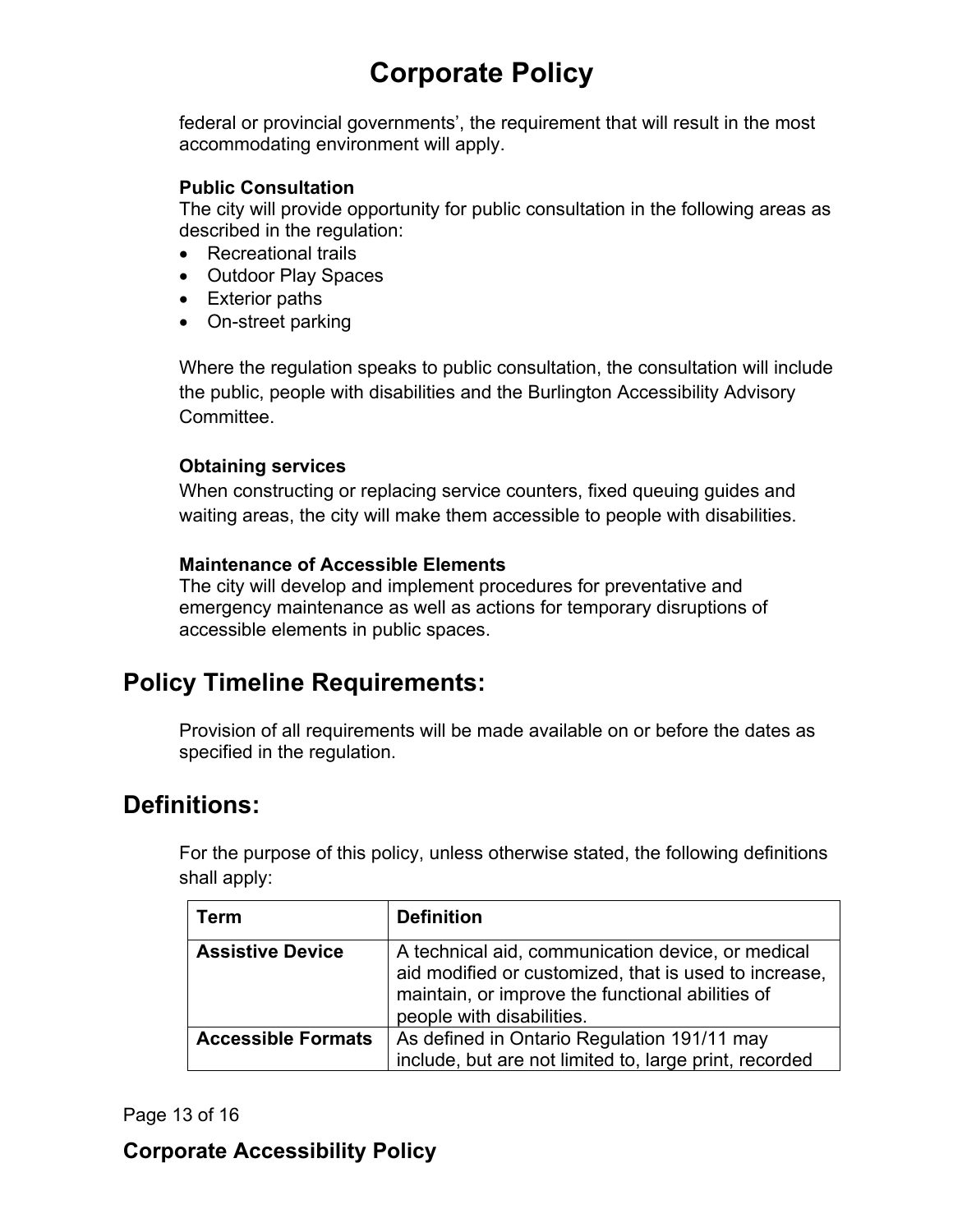| <b>Term</b>                             | <b>Definition</b>                                                                                                                                                                                                                                                                                                                                                                                                                                                                                                                                                                                                                                                                                                                                                                                                                                                                                                                          |
|-----------------------------------------|--------------------------------------------------------------------------------------------------------------------------------------------------------------------------------------------------------------------------------------------------------------------------------------------------------------------------------------------------------------------------------------------------------------------------------------------------------------------------------------------------------------------------------------------------------------------------------------------------------------------------------------------------------------------------------------------------------------------------------------------------------------------------------------------------------------------------------------------------------------------------------------------------------------------------------------------|
|                                         | audio and electronic formats, Braille, and other<br>formats usable by persons with disabilities.                                                                                                                                                                                                                                                                                                                                                                                                                                                                                                                                                                                                                                                                                                                                                                                                                                           |
| <b>Barrier</b>                          | As defined by the Accessibility for Ontarians with<br>Disabilities Act, 2005, means anything that prevents<br>a person with a disability from fully participating in all<br>aspects of society because of his or her disability,<br>including a physical barrier, an architectural barrier,<br>an information or communications barrier, an<br>attitudinal barrier, a technological barrier, a policy or<br>a practice.                                                                                                                                                                                                                                                                                                                                                                                                                                                                                                                    |
| <b>Communications</b>                   | As defined in Ontario Regulation 191/11, means the<br>interaction between two or more persons or entities,<br>or any combination of them, where information is<br>provided, sent, or received.                                                                                                                                                                                                                                                                                                                                                                                                                                                                                                                                                                                                                                                                                                                                             |
| <b>Communication</b><br><b>Supports</b> | As defined in Ontario Regulation 191/11, may<br>include, but are not limited to, captioning, alternative<br>and augmentative communication supports, plain<br>language, sign language, and other supports that<br>facilitate effective communication.                                                                                                                                                                                                                                                                                                                                                                                                                                                                                                                                                                                                                                                                                      |
| <b>Conversion Ready</b>                 | As defined in Ontario Regulation 191/11, means an<br>electronic or digital format that facilitates conversion<br>into an accessible format such as Braille, large print,<br>audio cassettes CDs DVDs, etc.                                                                                                                                                                                                                                                                                                                                                                                                                                                                                                                                                                                                                                                                                                                                 |
| <b>Disability</b>                       | As defined by the Accessibility for Ontarians with<br>Disabilities Act, 2005 and the Ontario Human Rights<br>Code, is:<br>any degree of physical disability, infirmity,<br>malformation or disfigurement that is caused by<br>bodily injury, birth defect or illness and, without<br>limiting the generality of the foregoing, includes<br>diabetes mellitus, epilepsy, a brain injury, any<br>degree of paralysis, amputation, lack of physical<br>co-ordination, blindness or visual impediment,<br>deafness or hearing impediment, muteness or<br>speech impediment, or physical reliance on a<br>guide dog or other animal or on a wheelchair or<br>other remedial appliance or device,<br>a condition of mental impairment or a<br>developmental disability,<br>a learning disability, or a dysfunction in one or<br>more of the processes involved in understanding<br>or using symbols or spoken language,<br>a mental disorder, or |

Page 14 of 16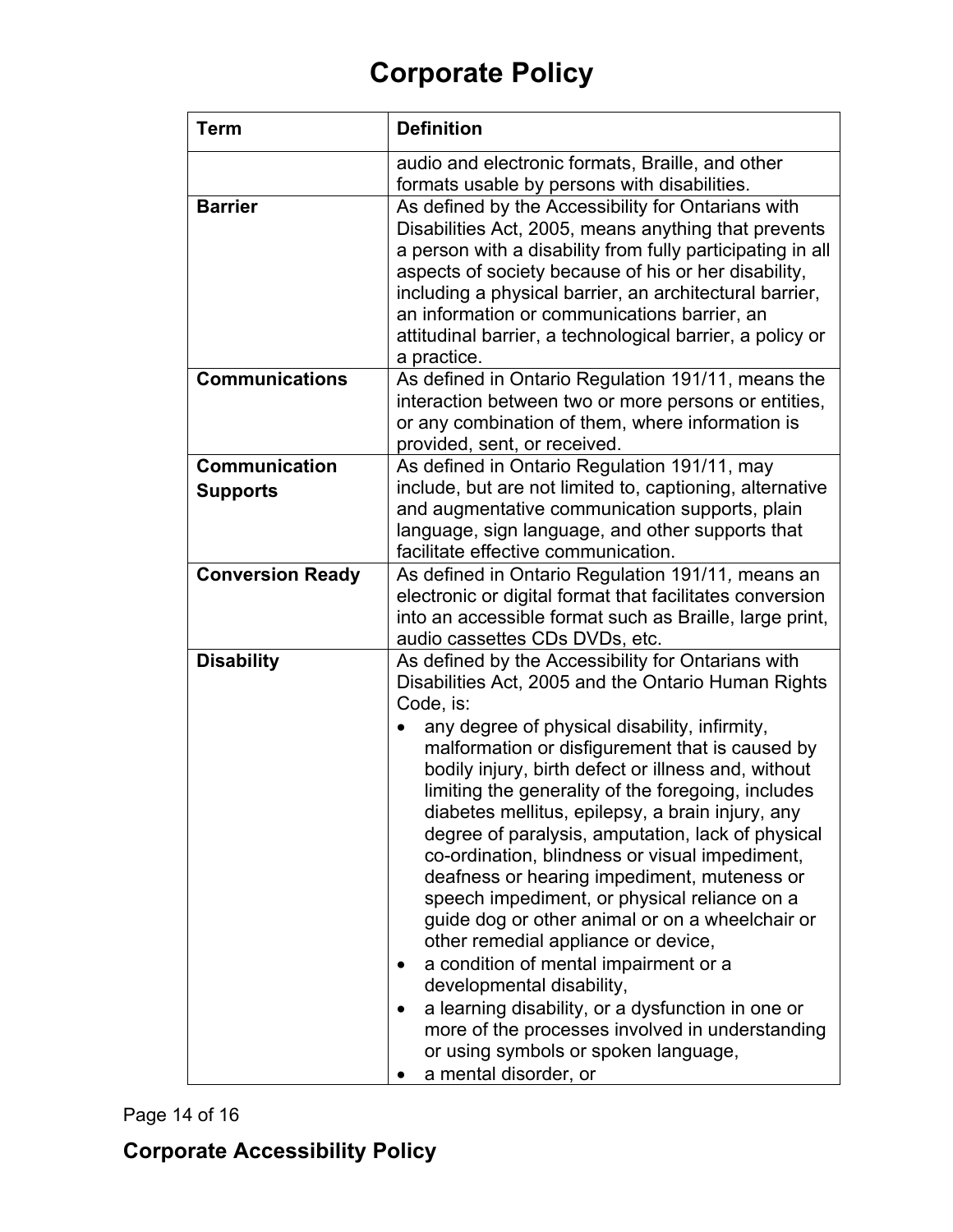| <b>Term</b>                                                     | <b>Definition</b>                                                                                                                                                                                                                                                                                                                                                                                        |
|-----------------------------------------------------------------|----------------------------------------------------------------------------------------------------------------------------------------------------------------------------------------------------------------------------------------------------------------------------------------------------------------------------------------------------------------------------------------------------------|
|                                                                 | an injury or disability for which benefits were<br>$\bullet$<br>claimed or received under the insurance plan<br>established under the Workplace Safety and<br>Insurance Act, 1997.                                                                                                                                                                                                                       |
| <b>Guide Dog</b>                                                | As defined in Ontario Regulation 191/11, means<br>guide dog as defined in section 1 of the Blind<br>Persons' Rights Act. For the purposes of this policy,<br>the definition includes guide dogs in training.                                                                                                                                                                                             |
| <b>Information</b>                                              | As defined in Ontario Regulation 191/11, includes<br>data, facts, and knowledge that exists in any format,<br>including text, audio, digital, or images, that convey<br>meaning.                                                                                                                                                                                                                         |
| <b>Kiosk</b>                                                    | As defined in Ontario Regulation 191/11, means an<br>interactive electronic terminal, including a point-sale<br>device, intended for public use that allows users to<br>access one or more services or products or both.                                                                                                                                                                                 |
| <b>Medical Aid</b>                                              | As defined in Ontario Regulation 191/11, means an<br>assistive device, including respirators and portable<br>oxygen supplies.                                                                                                                                                                                                                                                                            |
| <b>Mobility Aid</b>                                             | As defined in Ontario Regulation 191/11, means a<br>device used to facilitate the transport, in a seated<br>posture, of a person with a disability.                                                                                                                                                                                                                                                      |
| <b>Mobility Assistive</b><br>Aid                                | As defined in Ontario Regulation 191/11, means a<br>cane, walker, or similar aid.                                                                                                                                                                                                                                                                                                                        |
| <b>Service Animal</b>                                           | As defined in Ontario Regulation 191/11, an animal<br>is a service animal for a person with a disability if it<br>is readily apparent that the animal is used by the<br>person for reasons relating to his or her disability; or<br>if the person provides a letter from a regulated<br>health professional confirming that the person<br>requires the animal for reasons relating to the<br>disability. |
| <b>Support Person</b>                                           | As defined in Ontario Regulation 191/11, a support<br>person means, in relation to a person with a<br>disability, another person who accompanies him or<br>her in order to help with communication, mobility,<br>personal care or medical needs or with access to<br>goods, services or facilities.                                                                                                      |
| <b>Unconvertible</b><br>Information or<br><b>Communications</b> | As defined in Ontario Regulation 191/11, means<br>information or communications it is not technically<br>feasible to convert; or the technology to convert the<br>information or communications is not readily<br>available.                                                                                                                                                                             |

Page 15 of 16